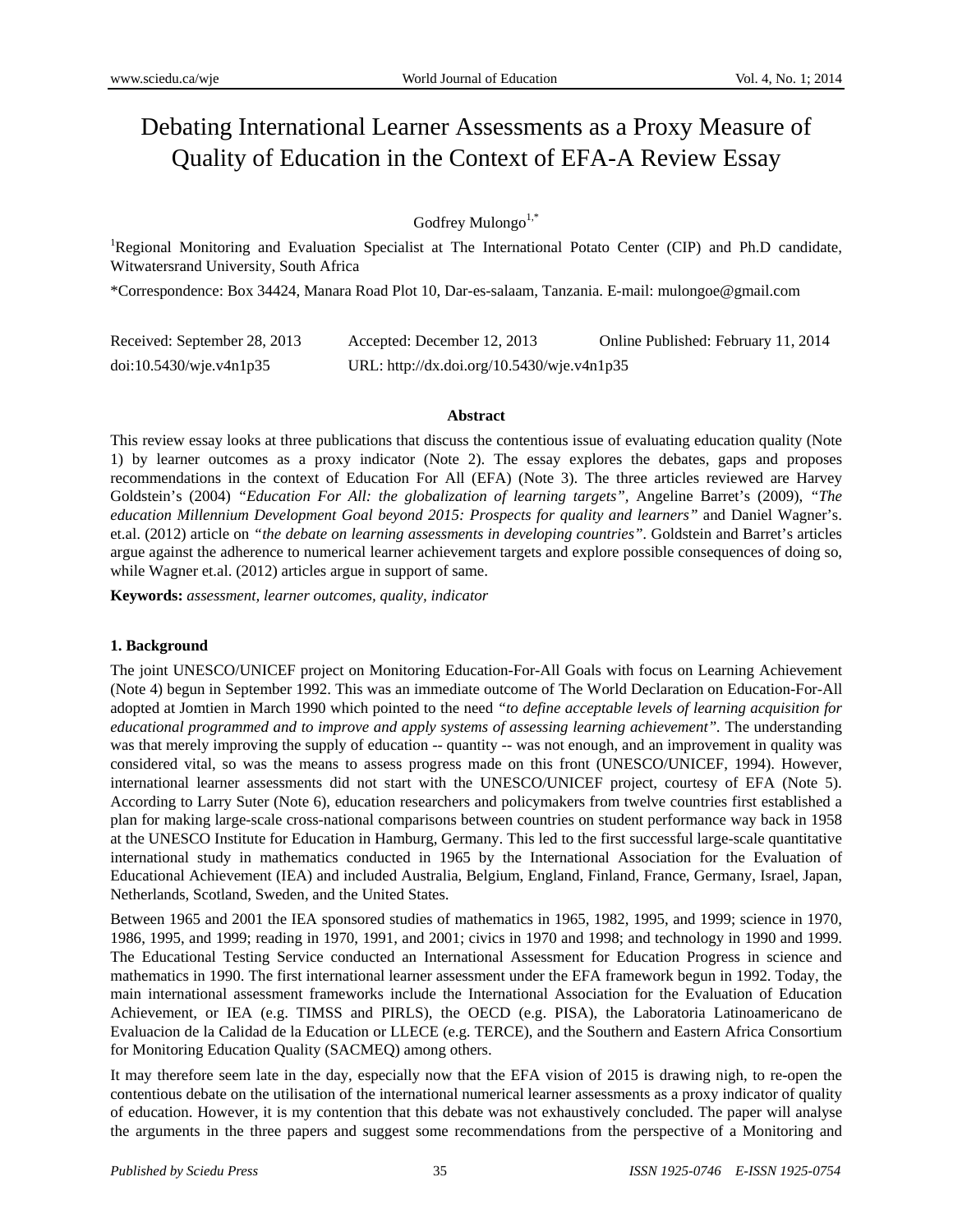Evaluation (M&E) practitioner.

## **2. Harvey Goldstein's (2004) Article**

Goldstein's article is a critique of the EFA literacy target; his major bone of contention is the inherent potential of the distorting effects that 'high stakes' target setting can lead to. While citing evidence from England and USA where national and state-wide testing were introduced in the 1990s, Goldstein adopts a theoretical descriptive and normative approache to argue that in England, whilst test score levels in those aspects of the curriculum that are tested in public examination results have risen, there has been a backwash effect on learners and teachers that is detrimental to other aspects of quality. This includes a tendency to de-motivate pupils, increased test anxiety especially amongst low achievers and teachers.

In Texas, Goldstein posits that although the high stake testing rewarded schools or teachers on the basis of pupils' test scores with subsequent large gains in student test scores, the gain in the scores over time for the students on the national test was much less than that implied by the Texas test scores. Technically, the writer contends that by adopting these quantitative targets, individuals are encouraged to adapt their behaviour in order to maximize perceived rewards ("even where this is dysfunctional in educational terms"). He also points out the near impossible challenges of creating achievement tests that are culturally or educationally specific and thus suitable for specific socio-economic contexts. Goldstein observes that "if a measuring instrument is restricted only to those items for which we might assume there are no locally specific differences, there is then a real question about whether such an instrument is measuring anything useful" (Goldstein, 2004:9). Also, under the section of *measuring targets*, Goldstein identifies the problematic issues of designing a monitoring framework for any given project. He observes that learning outcomes under the EFA framework do not have a clearly set-out description of what form the relevant assessments might take.

In essence, the writer is raising very pertinent issues related to technical questions surrounding the design of international achievement tests. Finally, and perhaps the most forthright section in the article is the one that explores some of the possible consequences of UNESCO's continued adherence to such targets: The writer strongly argues that the imposition of targets for institutions or school authorities can be viewed as an effective means of centralized control, an increasing control of individual systems by institutions such as the World Bank, which may not only lead to demoralization of poor performing countries but may also allow the imposition from outside of systemic reforms under the heading of 'remedies'. He strongly recommends that each educational system should consider "developing different criteria for assessing quality, enrolment, etc. instead of monitoring progress towards an essentially artificial set of targets.

## **3. Angeline Barret's (2009) Article**

This article is an unequivocal supporter of Goldstein's (2004) paper which argues against quantitative measurement of learner outcomes as an indicator for quality of education. Specifically, the key issues on which these two writers are in agreement include; the difficulty of contextualizing the assessments/tests to suit the different international contexts; potential unintended outcomes of the assessments on learners and teachers and the inadequacy of the test instruments to comprehensively "measure learning". On the latter, Barret argues that using quantitative indicators to measure learning outcomes is tantamount to technically neglecting complex, often culture specific and political nature of education as a social practice. The writer, while arguing against the adoption of Filmer et. al's (2006) proposal for replacement of Millenium Development Goal (MDG) with a Millennium Learning Goal (MLG) in place of universal completion of primary education, asserts that when learning outcomes are used as an indicator of quality, there is a tendency to privilege cognitive learning outcomes that are amenable to measurement by standardized testing. The writer is not a lone voice as far as this issue is concerned (Note 7). Education experts agree that assessment needs to be 'fit-for-purpose'; that is, it should enable evaluation of the extent to which learners have learned and the extent to which they can demonstrate that learning (Brown & Smith, 1997, in Brown, 2004). Other writers further propose that educationists need to consider not just *what* they are assessing and *how* they are doing it (particularly which methods and approaches), but also *why* — the rationale for assessing and *who* (who to participate in the assessment) (Brown, 2004; Wagner, 2012). Finally, like Goldstein (2004), Barret concludes that international quantitative assessments can have unintended effect of impoverishing curricula and educational processes as teachers and learners come under pressure to maximize scores in pen and paper tests, irrespective of whether this enhances useful learning outcomes or not. In essence, the writer finds the quantitative measurement of learner outcomes an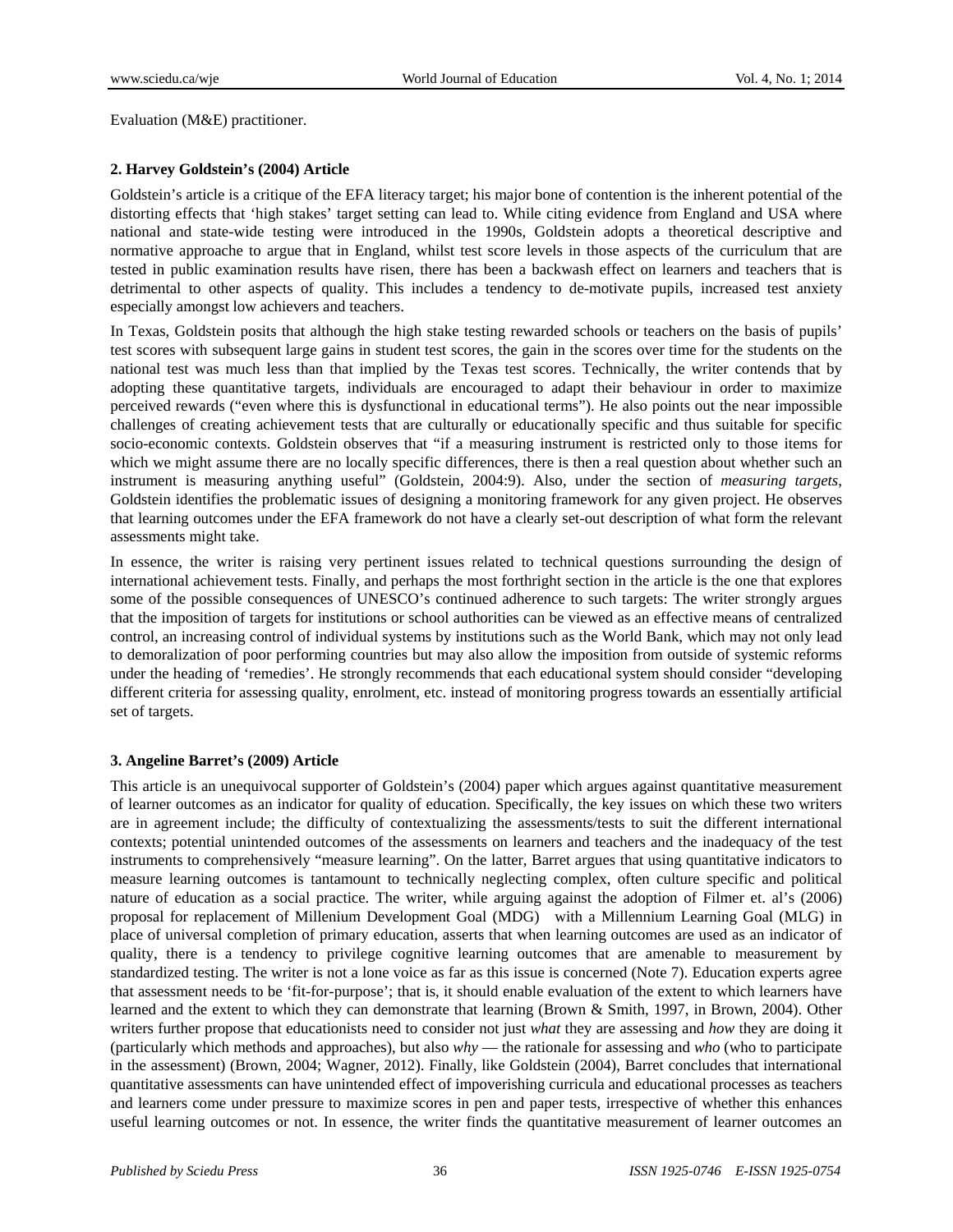inadequate indicator of quality of education.

## **4. Daniel Wagner's et. al (2012) Articles**

This is a group of papers that provides multiple perspectives in support of learner achievement assessments. The writers adopt various approaches to present their points. For instance, Daniel Wagner's article utilizes a hypothetical theoretical approach to argue in favour of quantitative international assessments. However, he is quick to add that the current learning assessments are a work in progress, and that no one has yet the perfect tool for the many goals and contexts that need to be addressed. Meanwhile, Marlaine Lockheed in a paper titled *Policies, performance and panaceas: what international large-scale assessments in developing countries*, cites the conclusions of four evaluations of The IEA assessments as well as three evaluations of SAQMEC to theorize in support of the large-scale international assessments. Lockheed postulates that these assessments motivate regulatory and behavioural policy reforms around the content of teaching and learning, that they create a learning environment in which assessment specialists can improve their technical skills and related performance and that they increase transparency regarding education system outcomes and human capital development in a cross national context and support analytic work enabled by data sets. In essence, giving reasons, the writer clearly discusses the significance of the achievements assessments at the national level and is unequivocal in support of the same. However, Wagner's and Lockheed's papers are the most relevant in this group of papers (for this review essay).. Other papers include Ina Mullis and MichaelMartin's who by citing prePIRLSas an empirical example, explore practical means of contextualizing international test instruments for local educational demands. Amber Gove's article, *Think global, act local: how early reading assessments can improve learning for all analyses ongoing efforts to establish global-level* learning indicators that would require countries to measure the percentage of children meeting locally set targets. The writer does this by drawing comparative examples from the work of Research Triangle Institute's  $(RTI)^1$  Early Grade Reading Assessment (EGRA) conducted in various countries. Finally, Amy Jo Dowd's paper, *An NGO perspective on assessment choice: from practice to research to practice* relies on anecdotal evidence to discuss how assessment evidence changed 'business as usual' for Save the Children basic education programmes. The writer therefore uses Save the Children as a case study to demonstrate how assessments can instigate shifts in approach to technical guidance, national implementation, advocacy and equitable impact for this discussion; this essay will therefore give a lot of attention on these two (Wagner and Lockheed's).

## **5. Points of Convergence**

The writers seem to have divergent views on most points. However, the points on which they hold similar views include the notion that "quality" of education is a multifaceted concept that must be understood holistically. The consensus amongst the writers is that quality education is one that improves learning outcomes, meet the social and affective as well as cognitive needs of learners and create the conditions in the classroom, school and systemic levels that are conducive to learning. The three articles also underscore the need for "quality" education as opposed to mere preoccupation with "quantity". The writers also agree on the general definition of "learning outcomes" to broadly imply literacy, numeracy and life skills, creative and emotional skills, values and the social benefits of education. It is for this reason that the writers postulate that the measurement of the quality of education can never be a linear process and that quantitative learning outcomes can only be a partial proxy measure. Finally, the writers concur that any attempt, especially by international institutions such as The World Bank to change these international assessments from low-stakes to high-stakes enterprises while dangling the "carrot and the stick" on the basis of student test performance has the potential to introduce distortions in the assessments and therefore compromise the ability of the assessments to provide both valid and reliable cross-national measures of human capital investments or valuable data for decision making.

## **6. Points of Divergence**

As already mentioned, Goldstein (2004) and Barret (2009) are "fraternal" voices that strongly oppose reliance on numerical learner achievement targets as a proxy indicator in monitoring the quality of education especially in the context of EFA. In contrast, Wagner et.al (2009) argues in favour of the same. In their arguments, they posit the following reasons:

 Goldstein (2004) and Barret (2009) advance the argument that the eventual outcome of pursuing EFA targets may well be an increasing control of individual national systems by institutions such as the World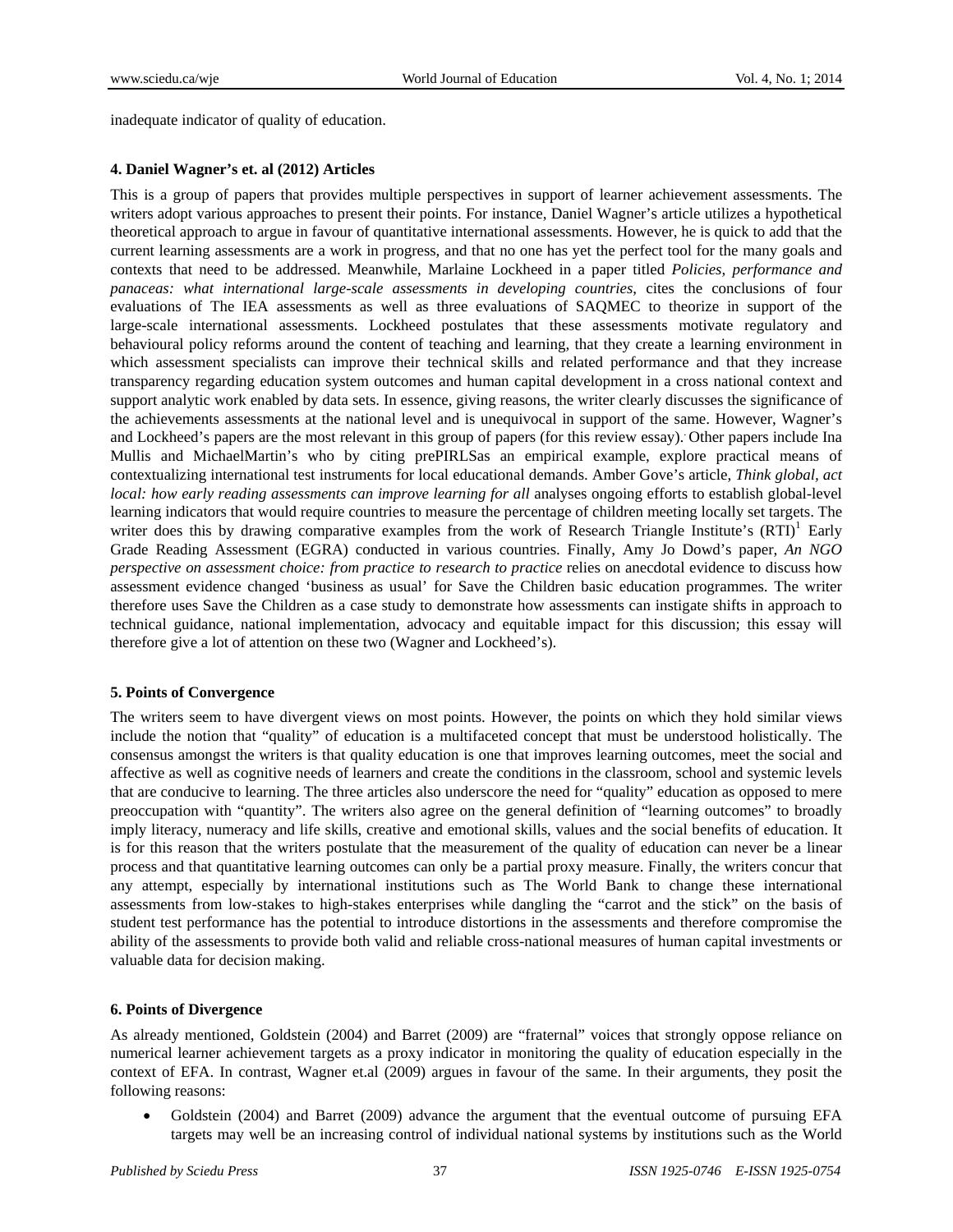Bank or aid agencies, supported by global testing corporations. On the other hand, Wagner, gives this argument "a contempt card" by insisting that learning assessments have grown increasingly important as policy-makers and other educational consumers (agencies, schools, communities, parents, individuals, etc.) seek to understand what is (and isn't) learned as a function of information inputs and that these quantitative measures are important for transparency of education system outcomes that may be compared across national contexts, support analytic work based on solid data sets, support teacher professional development, improve instructional design and reduce learning inequities..

- Where learning outcomes are used as an indicator for quality, there is a tendency to privilege cognitive learning outcomes that are amenable to measurement by standardised testing. This "testing can have the unintended effect of impoverishing curricula and educational processes as teachers and learners come under pressure to maximize scores in pen and paper tests, irrespective of whether this enhances useful learning outcomes" (Barret, 2009:3)**.** In contrast**,** Wagner (2012) does not find anything wrong with competitive testing because in any case, "learning assessments have been around as long as parents have been trying to teach their children, and institutions have been trying to determine who is intellectually fit for a particular job" (ibid pg. 510). Wagner also argues that international large-scale assessments are neither targeted for improving the individual performance of students nor the individual effectiveness of teachers or schools because they are typically sample based – for content domains as well as by students, teachers and schools. Therefore, pressure on individual students and teachers should not arise since these tests "rarely provide information about all students, teachers or schools in a country, they are not good for holding schools or teachers accountable or for creating incentives to reward school or teacher performance" (Wagner et. al , 2012:515).
- Goldstein and Barret further theorize that these assessments may lead to demoralization of poor performing countries and also allow the imposition from outside of systemic reforms under the heading of 'remedies' to put those countries 'on track'. In contrast**,** Lockheed in Wagner et.al (2012) contends that international assessments can document the poor performance of a country relative to other countries at similar levels of economic development, which in turn could motivate a country to alter its investments in human capital development through education. According to him, a detailed analysis of the strengths and weaknesses of a nation's curriculum as compared to that of other countries could motivate regulatory reform regarding the content and methods of instruction and results related to differences in student achievement associated with cross-country differences in teaching strategies which in-turn could invigorate efforts to change the behaviour of teachers through programmes of pre-service and in-service professional development. In effect, what Lockheed is saying is that competition between countries in not necessarily bad, for the "positive jealousy" can in fact be impetus for institutional changes necessary for better learning outcomes.
- Goldstein hypothesizes that the international numerical achievement targets/assessments neglect complex, often culture specific and political nature of education as a social practice. He particularly raises concerns about the comparability and reliability of the data, and the methodological and operational differences between the various countries arising from these international assessments. Wagner on the other hand feels that technical parameters of a 'good' assessment such as sample sizes, alpha coefficients, test-retest reliability, predictive and content validity are non-issues and that these generally have substantial agreement among test-makers the world over.
- Goldstein strongly recommends that each educational system should consider "developing different criteria for assessing quality, enrolment, etc. instead of monitoring progress towards essentially artificial targets set by EFA (…. ) The emphasis should be on the local context and culture, within which those with local knowledge can construct own aims rather than rely upon common yardsticks implemented from a global perspective". On the other hand, Lockheed thinks that this micro approach will cause countries to miss-out on benefits that accrue from the participation, ostensibly because these assessments create a learning environment in which national assessment specialists can improve their technical skills and related performance. "A country's participation in international large-scale assessments reinforces national technical and managerial capacity for assessment, however, through both training and hands-on experience. It exposes participants to international quality standards in testing and measurement; it provides participants' experience with the technical fields of sampling, test development, questionnaire development, data management and quality control; it builds participants' management capacity for undertaking large research endeavours; it helps education officials prepare reports for policy-makers" (ibid Pg. 515)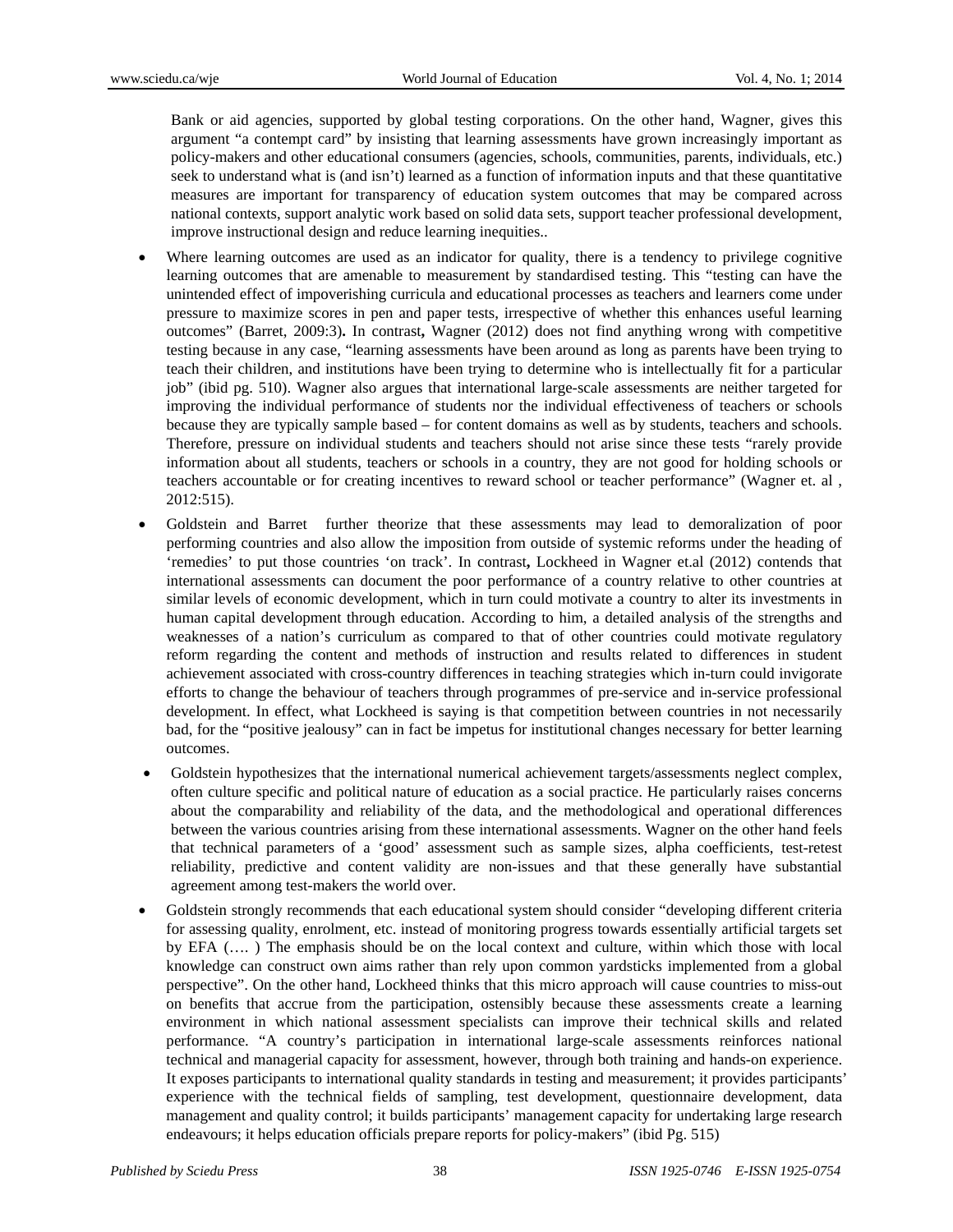## **7. Why the Divergence?**

As already demonstrated, from a conceptual point of view**,** Goldstein and Barret argue that learner achievement target is illogical. Meanwhile, Wagner argues in favour, citing the public good of the tests. The question therefore is; why are the writers so divergent in their views?

From the onset, the writers hold two opposing epistemological (Note 8) views: positivism and interpretivism (Note 9). Goldstein adopts more of interpretivism approach and Wagner is positivist. For instance, Goldstein (2004) hypothesizes that the international numerical achievement targets/assessments neglect complex, often culture specific and political nature of education as a social practice. He particularly raises concerns about the comparability and reliability of the data, and the methodological and operational differences between the various countries arising from these international assessments. Wagner on the other hand feels that technical parameters of a 'good' assessment such as sample sizes, alpha coefficients, test-retest reliability, predictive and content validity are non-issues and generally have substantial agreement among test-makers the world over. Goldstein further recommends that each educational system should consider "developing different criteria for assessing quality instead of monitoring progress towards an essentially artificial target set by EFA. In refuting this, Lockheed in Wagner et. al (2012) contends that this micro approach will cause countries to miss-out on the many benefits that accrue from participation in international learner assessments. In other words, the writers differ in their viewpoint because they are adopting different philosophical positions; Goldstein posits that achievement can-not be universalized while Wagner thinks learner outcomes are comparable since the tests are standardized.

Divergence between the writers also emerges in the way they perceive dependency i.e. they take opposing sides as far as the dependency theory (Note 10) is concerned (read Noah and. Eckstein, 1988). Reading Goldstein's article, one feels that the writer is suspicious about 'who evaluates' and 'for what purposes'. He assumes that there are hegemonic penchants by western multinational/international institutions to abuse the intention and consequences of these assessments.

As already highlighted, the writers differ on the possible unintended side-effects of adhering to these assessments. Goldstein fears that they may lead to impoverished curriculum and put learners and teachers under pressure to maximize scores. On the contrary, Wagner feels that these assessments are neither targeted for improving the individual performance of students nor the individual effectiveness of teachers or schools because they are typically sample based – for content domains as well as by students, teachers and schools and pressure to individual students and teachers should not arise. Looking at the content of these discussions, it is apparent that the writers differ on two points: why the tests are conducted and the link between these assessments and the individual learner, teacher and school. We find this divergence purely emanating from a conceptual understanding, which is also exacerbated by the opposing philosophical positions adopted by the writers.

The final reason for the divergence could be due to scanty empirical evidence to support the notion that indeed international assessments actually impact on education policy development amongst the participating countries, thus giving Goldstein ammunition. It is likely that some of the contentious issues would have been resolved if adequate scientific evidence were available.

## **8. Discussion**

Goldstein (2004) and Barret (2009) are justified in suspecting hegemonic tendencies by multinational/international institutions and how these bodies 'abuse' privilege by imposing control over developing countries in the guise of development aid (read Rodney and Pogge (Note 11) in Milner, 2005 (Note 12). It is important that these issues are flagged every so often so as to deter these tendencies. However, we find their argument about the possibility by institutions such as the World Bank or aid agencies with the support of global testing corporations to control individual national systems presumptuous. The writers would perhaps have cited similar instances to support their argument. Moreover, donor institutions are justified to demand for results whenever states accept aid because 'the most effective evaluation practice balances accountability and learning' (Jackson, 2013) (Note 13). And this is not in any way related to the adoption of quantitative indicators such as learner achievements. Demanding for results from aid is a basic tenet of accountability (Note 14).

Having said that, we concur with Goldstein that such a target should not be set artificially by UNESCO or any other external body but by individual countries, unless the said body is funding the anticipated change. However, I wish Goldstein would have strengthened his argument by asking the extent to which these international learning assessments have achieved their objective in helping countries design their own assessments models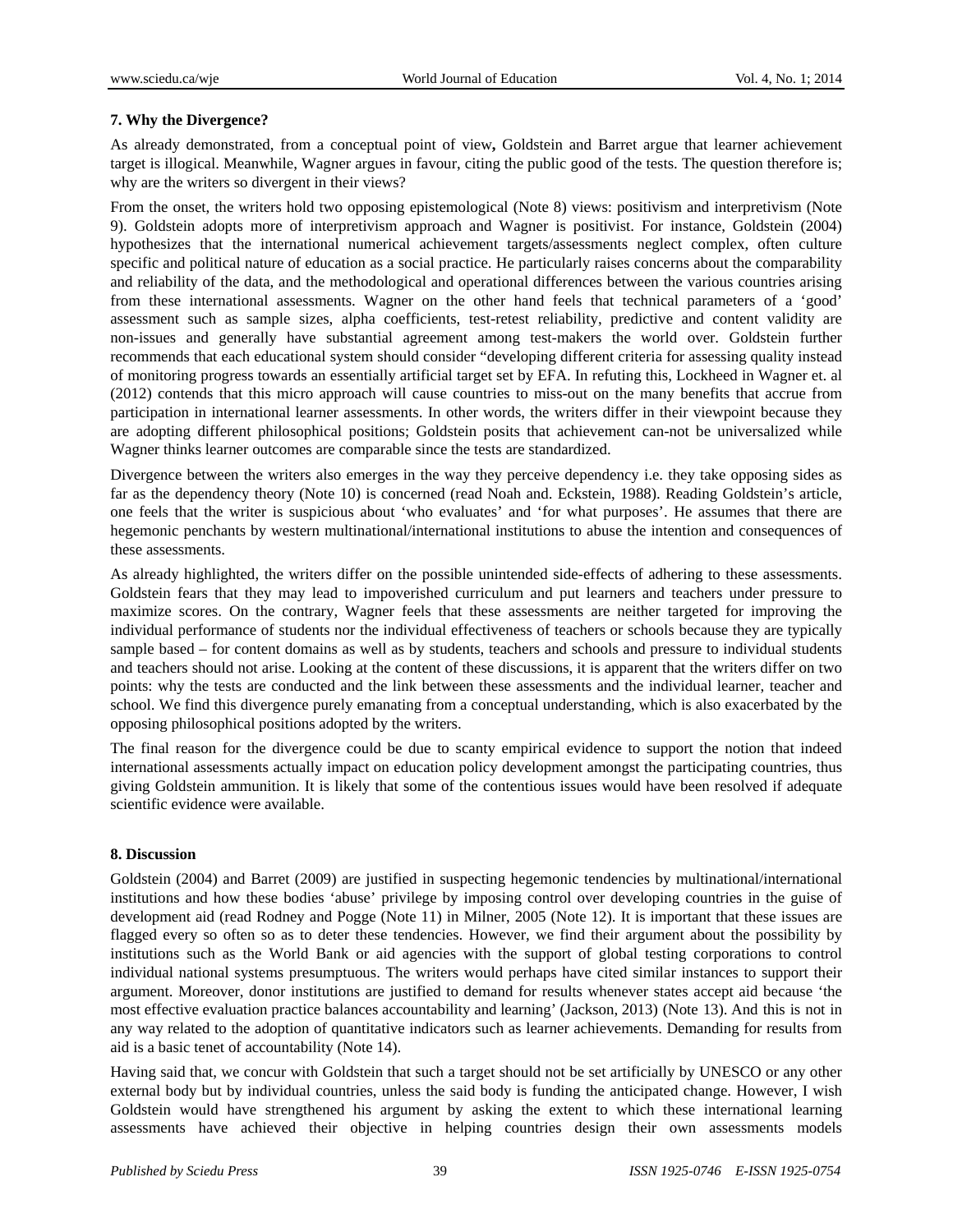(UNESCO/UNICEF, 1994) and like Lockheed in Wagner (2012), ask for the evidence to support the argument that these international large-scale assessments have indeed benefited participating countries i.e. have they led to better educational policies and outcomes? Have they inspired a culture of evaluation and monitoring at the grassroots level where EFA is delivered (Note 15)? In other words, do the benefits outweigh the theorized side-effects? These are issues we anticipated Goldstein and Barret to have discussed exhaustively. In any case, learning assessments are essentially tools. And, like any tool, the learning assessments may not be perfect (Wagner, 2012). Therefore unlike Goldstein, Lockheed while supporting the international large-scale assessments as a public good cites evidence from several systematic evaluations i.e. four evaluations of IEA's assessments across low- and middle-income countries (Elley 2002; Gilmore 2005; Aggarwala 2004; Lockheed 2010) as well as three evaluations of SAQMEC in sub-Saharan Africa (Murimba 2005; Ercikan et al. 2008; Nzomo and Makuwa 2006 which have established that international assessments have indeed influenced regulatory activities around curriculum content, performance standards, behavioural activities around classroom instruction and teacher professional development. But we are not suggesting that these studies are adequate to assuage Goldstein's fears, but it is the right step in the right direction and many more empirical studies should be conducted.

We posit that these assessments should be used to judge performance and also be regarded as a tool for policymakers and the general public to interrogate the values and purposes that their societies place on education-(see Feuer, 2012). As it is now, politics and attention is focused on the former with little attention given to the latter. In other words, there is minimal evidence, especially in developing countries to support the impact on policy that these international large assessments have had (ibid). This being the case, one wonders: what are the power aspects of assessments as in, whose interests do they serve, and why the gap between the systems of evaluation and student learning/outcomes in respective countries? we therefore postulate that as it stands now, Goldstein is right to suspect hegemonic undertones in the way the international assessments are run and that engaging a few national officials in test development does not necessarily mean policy makers will utilise the findings to review/formulate policy and that EFA should find better means to engage education planners to first understand what these results imply and show case how the findings should influence policy especially in resource allocation, teacher training, continuous assessment e.t.c. But more importantly, EFA should also empower national governments with requisite skills to develop and implement own learner outcome assessments especially literacy in early childhood grades (Note 16). As mentioned elsewhere in this paper, rigorous policy studies should be done to empirically document the role these assessments are playing to influence education policies across the globe.

It is indeed true that the validity and reliability of the international test instruments has been a major contentious issue in education. As researchers in literacy, we agree with Tierney (1998 cited in Hess et al, 2006) that though in most instances tools within an assessment package as applied by international/regional assessment frameworks are mostly *standardised* (Note 17), there are situations (cultural differences, learning differences, etc.) that will make uniform standardisation difficult to achieve. "There will always be tension between the need for uniformity and the need for measures that are sensitive to differences" (Hess, 2006:30). In other words, outcome tests should be context specific. "However, the challenge is that "if literacies are defined by their use in context, then assessing how literate a community has become will differ from one community to another. (…) Locally relevant assessment procedures will give the best picture of the growing use of literacy, but their context-specific nature will make it less meaningful and more difficult to generalise across provinces/states, let alone arrive at national estimates (UNESCO, 2005:25). In any case, all the countries participating in this international achievement tests have their own national assessments frameworks (but may not necessarily be measuring achievement in literacy, science and numeracy) which Goldstein and Barret seem to ignore.

Moreover, having each country set their own assessment framework is not disputed by EFA. Perhaps the two writers should have instead asked the extent to which the primary objective of learning assessments has been met. i.e. According to UNESCO/UNICEF (1994), the primary objective of the EFA learning achievement project is to help countries design their own assessments models, appropriate and flexible and country specific (taking into account the different educational needs. In addition, UNESCO (2005) argues that the aim is to achieve tables of literacy rates which are more reliable, which mean something in terms of the national reality they represent and which enable a sensible comparison for the purposes of allocating resources and effort. This implies data which are comparable across countries and regions of the world (Wagner et al, 2012). It is also important to note that UNESCO is aware of these issues as raised by Goldstein and Barret. While acknowledging this challenge, UNESCO postulates that the need for comparability may leave open the question of what is to be assessed in different contexts and whether the results will be comparable within and between countries. The EFA Global Monitoring Report of 2002 also drew attention to this, as well as to the question of how far local (i.e. sub-national) realities should shape assessment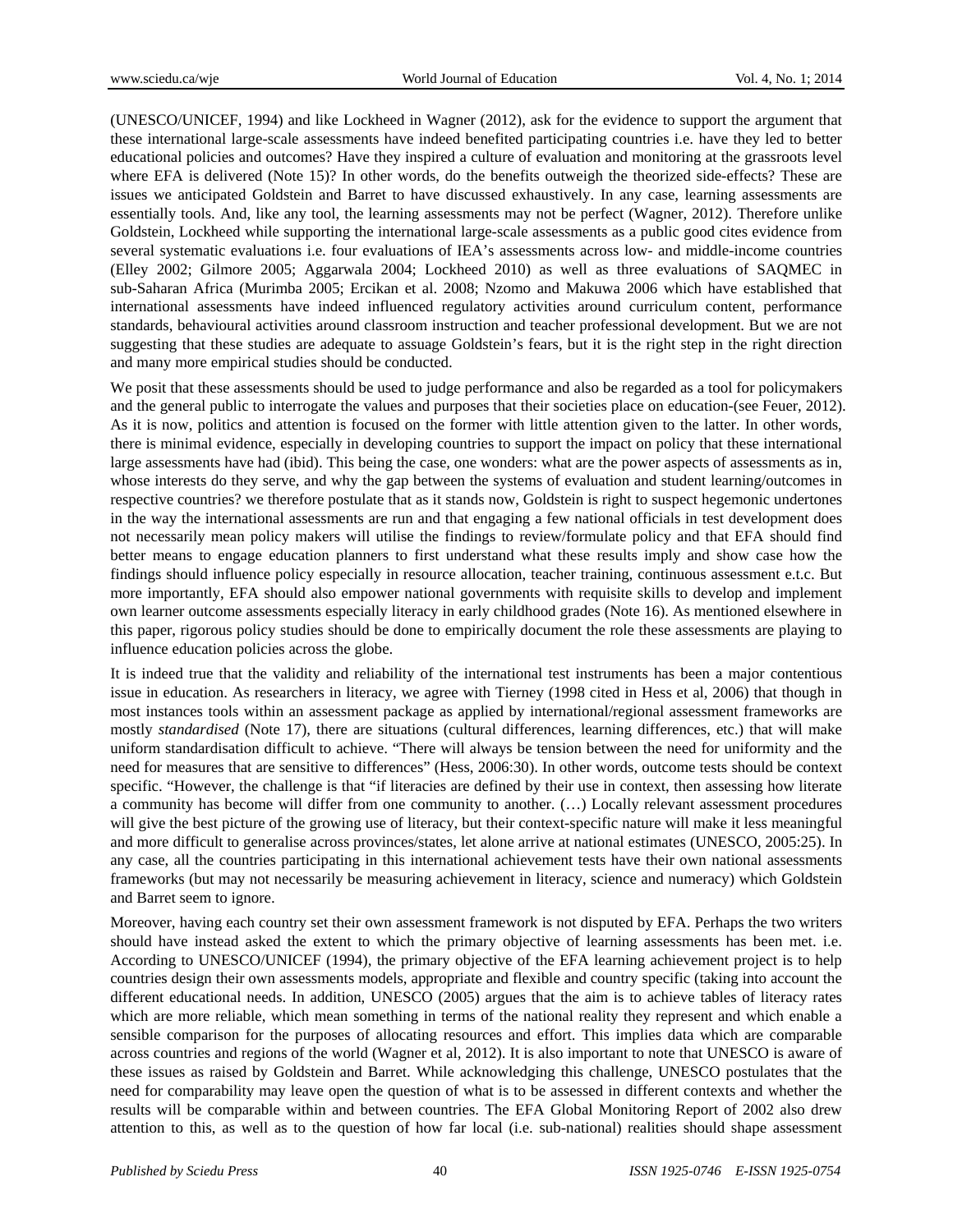processes (UNESCO, 2005:25). Analyzing these debates would have been a better endeavor for Goldstein (2004) and Barret (2009). For debate's sake, Goldstein should seek to answer questions such as: what benefits will countries miss by opting for his recommendation? And does participation in international qualitative assessments imply that a country cannot have another customized country-based criteria cut to fit? And what implication will this have on countries given globalization (Note 18)?

The argument by Barret (2009) that outcome assessment may have unintended effect of putting teachers and learners under pressure in order to maximize scores also need further interrogation. It is indeed true that learner assessments especially at national levels (micro) have been largely abused- just as Barret puts it (Note 19). However, Barret seem to miss out on an important element of these tests, which Wagner (2012) does well to highlight; that international large-scale assessments are neither targeted for improving the individual performance of students nor the individual effectiveness of teachers or schools because they are typically sample based – for content domains as well as by students, teachers and schools. We concur with Wagner's conclusion that, pressure to individual students and teachers should not arise since these tests rarely provide information about all students, teachers or schools in a country.

As already mentioned, Lockhead in Wagner et.al (2012) contends that international assessments can document the poor performance of a country relative to other countries at similar levels of economic development, which in turn could motivate a country to alter its policy and investments in human capital development. But the writer is quick to point out that concrete evidence of the impact of international assessments in developing countries is relatively slim and largely based on non-scientific surveys and interviews. However, in essence, what Lockheed is saying is that competition between countries in not necessarily bad but necessary for institutional changes necessary for better learning outcomes. Meanwhile, Goldstein (2004) and Barret (2009) argue that these assessments may lead to demoralization of poor performing countries. This is an important argument. Perhaps it explains why these international achievement tests have been politicized (Note 20). This paper will offer two recommendations in attempt to reconcile this argument: First, the paper will adopt Szekley's (2013) framework, who like Goldstein, posits that recognition of high performers inevitably goes hand in hand with discrediting and exposure of low performing countries. But citing examples of The World Bank's *World Development Indicators* and The IMF's *International Financial Statistics* publications (both make information accessible for further analysis-giving one opportunity to derive conclusions from the data without opportunity for ranking) Szekley offers the possibility to systematize international assessments without necessarily producing country rankings or offering value judgment derived from the indicators. While doing this, like the two publication which collect data on a wide array of sources and issues and make information accessible for further analysis (Szekley, 2013), EFA should also consider doing likewise and without giving unbalanced emphasis/attention to learning competencies,- but rather treat other indicators in similar breadth. In any case, the indicators measured by international assessments relate to basic learning competencies -- literacy, numeracy and life skills and other factors which influence learning-- from personal characteristics (of the students, parents and teachers), home and school environments, to issues of access and equity (UNESCO-UNICEF, 1994). In other words, we contend that the measuring of "learning" should take a "whole school approach (Note 21)", where evaluators look not only at learning outcomes, but the extent at which the education provided meets the socio-economic, religious aspirations of a people, and that such an education is provided without coercion and in a conducive learning environment, and the community participates in the delivery while the teachers are well trained and equipped to facilitate knowledge acquisition.

Even if we must rank or offer value judgments, the raking should be relative to a baseline and the resultant judgment made relative to this baseline (value). In essence, from an M&E perspective, "poor" performance needs to be clarified. A concrete baseline (consider having a counterfactual (Note 22)) will enable participating countries to demonstrate change in a scientific and easy way. Follow-up assessments should therefore demonstrate the change based on the baseline. See figure 1 for this illustration. As the figure illustrates, 'performance' should be construed in relative terms. Countries participating in the international large-scale assessments should be evaluated- and if must be ranked- should be on the basis of their performance relative to the baseline i.e. improvement. But as earlier said and in support of Goldstein, such target setting should be done by individual countries.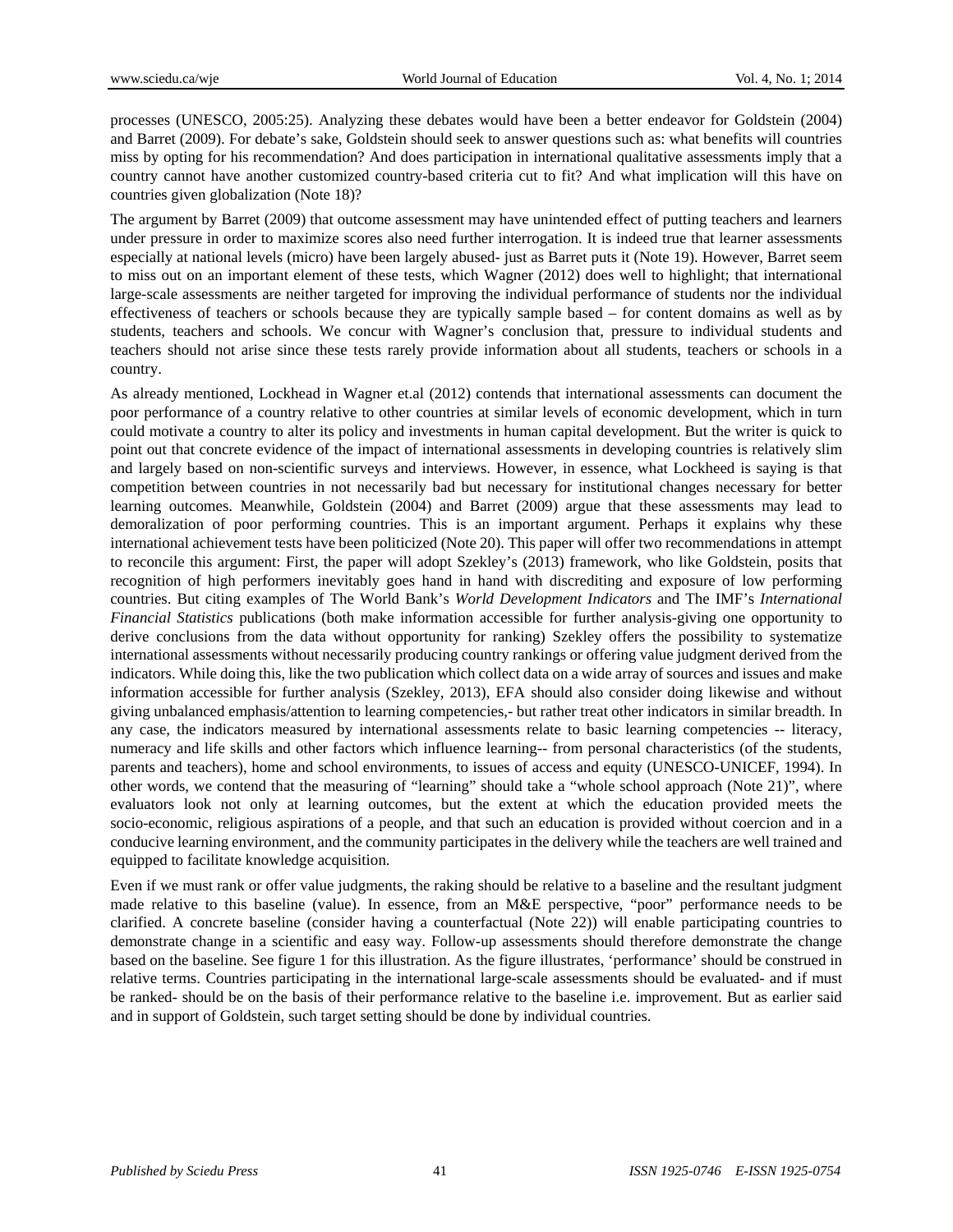

Figure 1. Understanding Project "Performance". Adapted from Mulongo in Stather. et.al (2014)

Finally, Goldstein (2004) raises some issues related to the technical side of the assessments that EFA ought to address. For instance, he finds the EFA framework deficient in a clearly set-out description of what form the relevant assessments might take. He does this by citing the goal related to obtaining a 50% improvement in adult literacy as an example. Moreover, Goldstein raises issue with the definition of the targets/indicators as adopted by EFA. He particularly finds the series of five 'levels', from basic to advanced as used in IALS complicated. He concludes that "the failure of EFA to recognize and articulate this issue suggests that the stated aim has more in common with a political slogan than with a scientifically based aspiration" (ibid, pg. 10). Goldstein's sentiments are echoed by Wagner (2003) who identifies: (a) scales of literacy achievement (from dichotomous, to five levels, to be too many); (b) difficult with determination of when a 'level' is achieved (e.g., in International literacy tests (ILT), is it adequate to say that a level is achieved if and only if 80% of the items in a level are completed successfully?; see Levine, 1998, cited in Hess et al, 2006); (c) what is included in the operational definition of literacy; (d) effectiveness of the use of proxy measures (Lavy et al., 1995; Murray, Kirsch, & Jenkins, 1998 cited in Hess et al, 2006). All these questions are relevant and are in essence questioning the strength of EFA's monitoring framework. In other words, EFA should clearly define the indicators as used, provide a simple operational definition of 'literacy' and consider reducing the dichotomous scales/levels of measurement from the current five to four; Runo (2010) and Mulongo (2013) adopted this with profound success. Table 1 shows a framework we would recommend to achieve the foregoing. We believe that if this framework is adopted, most of the technical contentious issues raised by the writers will be addressed. This framework also gives individual countries opportunity to set own targets and can also track progress/performance over time.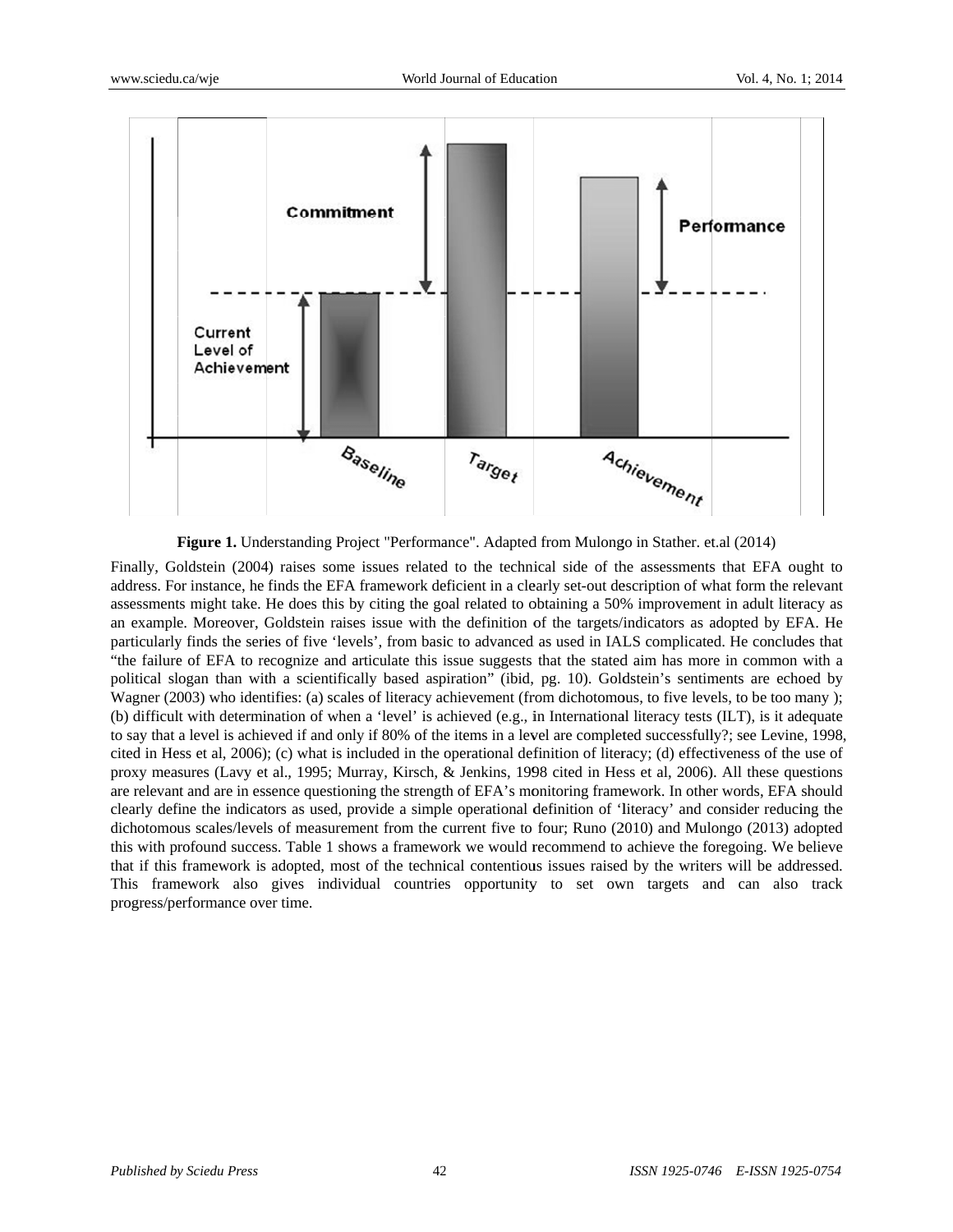| <b>Indicator</b>                                                                                                                                          | <b>Indicator definition</b>                                                                                                                                                                                                                                                                                                                                                                                                                                                                                                                    | <b>Baseline</b>                                                                                                                                                                                                           | <b>Target</b>                                                                                                  | <b>Means</b> of<br>verification                                                                                                                                                                             | <b>Method of data</b><br>collection                                                                                                | <b>Responsibility</b>                                                                                                                                                                                                                                     |
|-----------------------------------------------------------------------------------------------------------------------------------------------------------|------------------------------------------------------------------------------------------------------------------------------------------------------------------------------------------------------------------------------------------------------------------------------------------------------------------------------------------------------------------------------------------------------------------------------------------------------------------------------------------------------------------------------------------------|---------------------------------------------------------------------------------------------------------------------------------------------------------------------------------------------------------------------------|----------------------------------------------------------------------------------------------------------------|-------------------------------------------------------------------------------------------------------------------------------------------------------------------------------------------------------------|------------------------------------------------------------------------------------------------------------------------------------|-----------------------------------------------------------------------------------------------------------------------------------------------------------------------------------------------------------------------------------------------------------|
| List your<br>indicators in<br>this<br>column(Note<br>$22)$ . E.g. % of<br>learners<br>achieving<br>grade level<br>competencies<br>in reading<br>Literacy. | 'Set the boundaries' (define)<br>for the indicator as clearly as<br>possible. Also indicate level<br>of disaggregation here. E.g.<br>The proportion of learners<br>who are sampled and tested<br>using standardized reading<br>test who achieve grade level<br>competencies (level 2 and<br>above(Note $22$ ))<br><b>Computation:</b><br>This will be<br>computed by taking the<br>number of learners who garner<br>grade level competencies on<br>standardized reading test over<br>the overall sample of learners<br>tested. Disaggregation: | Indicate the<br>baseline<br>values here<br>(see figure 1)<br>above)<br>$e.g. 2013$ :<br>Values:<br>45.5% and<br>34.1%<br>learners<br>achieved<br>grade level<br>competencies<br>at the primary<br>and secondary<br>levels | Indicate a<br>target here<br>(see figure)<br>1 above)<br>60.6%<br>primary,<br>51.2% in<br>secondary<br>by 2015 | Indicate<br>evidence<br>stakeholders<br>will rely on<br>to ascertain<br>that the<br>target has/is<br>being<br>achieved?<br>e.g.PISA<br>Achievemen<br>t test<br>reports,<br>EFA<br>monitoring<br>report etc. | Indicate the<br>method you will<br>rely on to collect<br>data for the<br>indicator e.g.<br>Annual school<br>survey, census<br>etc. | Indicate whose<br>responsibility it<br><i>is</i><br>to<br>manage<br>technical issues<br>related to<br>this<br>indicator<br>(survey design,<br>execution, data<br>analysis, report<br>writing)<br>e.g.<br><b>UNESCO</b><br><b>Statistics</b><br>Department |
|                                                                                                                                                           | Grade, Gender and Region<br>etc.                                                                                                                                                                                                                                                                                                                                                                                                                                                                                                               | respectively                                                                                                                                                                                                              |                                                                                                                |                                                                                                                                                                                                             |                                                                                                                                    |                                                                                                                                                                                                                                                           |

## **9. Conclusion**

This review essay has looked at three publications discussing the contentious issue of evaluating education quality by learner outcomes as a proxy indicator. The essay has explored the debates looking at points of convergence and disagreements between Goldstein (2004) and Barret (2009) as opposers of quantitative international learner assessments and Wagner et.al. (2012) as proposers. The essay has also offered a few recommendations to reconcile the debates or bridge some gaps for better practice: that 'performance' on these international assessments should be construed in relative terms. Countries participating in the international large-scale assessments should not be ranked and if must be evaluated or ranked, it should be on the basis of performance relative to a national baseline and that EFA framework should clearly define its indicators, provide a simple operational definition of 'literacy' and consider reducing the dichotomous scales/levels of measurement from the current five to four as adopted by Runo (2010) and Mulongo (2013). The paper concludes that the international learner assessments may not be perfect but that there is tremendous power in measuring performance

#### **References**

- Barret A. (2009). *The education Millennium Development Goal beyond 2015: Prospects for quality and learners*. EdQual, Department for International Development, UK
- Dakar Framework: http://unesdoc.unesco.org/images/0012/001211/121147e.pdf
- EFA monitoring report 2005: http://www.unesco.org/education/gmr\_download/en\_summary.pdf
- EFA monitoring report 2009: Retrieved from http://download.ei-ie.org/docs/IRISDocuments/Education/Education%20For%20All/Global%20Monitoring%20 Report%202009/2009-00090-01-E.pdf. Accessed on 16/02/2013
- Feuer J.M. (2012). *No Country Left Behind: Rhetoric and Reality of International Large-Scale Assessment*. Research & Development Center for Research on Human Capital and Education, Princeton. Retrieved from http://www.ets.org/Media/Research/pdf/PICANG13.pdf (accessed on 4/6/2013)
- Filmer, D., Hasan, A., & Pritchett, L. (2006). *A Millennium Learning Goal: Measuring Real Progress in Education*, Working Papers 97, Center for Global Development.
- Goldstein H. (2004). Education for all: the globalization of learning targets, *Comparative Education*, *40*(1), 7-14. Retrieved from http://www.tandfonline.com.elibrary.ioe.ac.uk/toc/cced20/40/1 (accessed on 16/03/2013)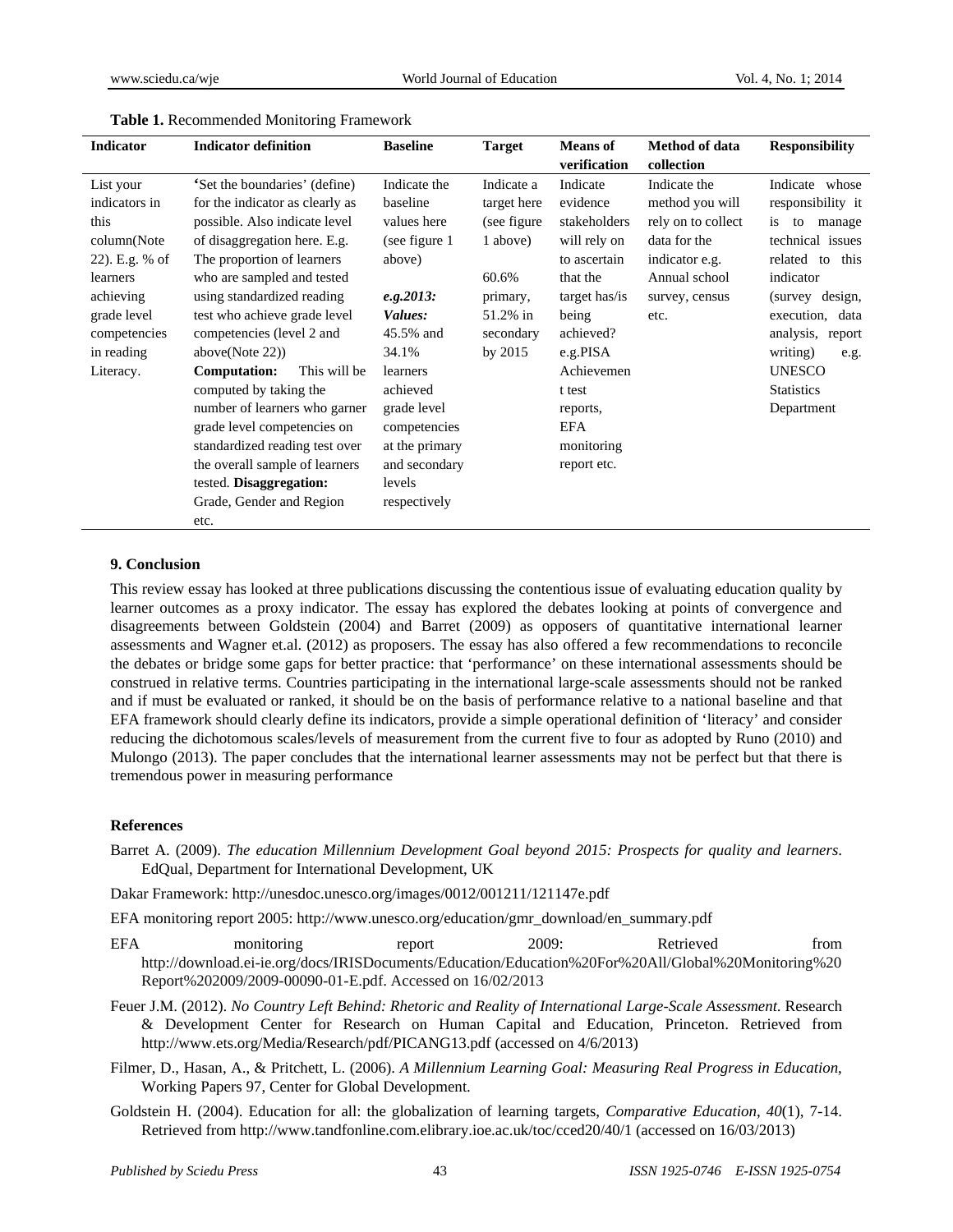- Hess (2006). Retrieved from http://www.schools.utah.gov/eval/documents/Lit\_EarlyLiteracyReview.pdf. Accessed on 16/02/2013
- Jackson E.T. (2013). Interrogating the theory of change: evaluating impact investing where it matters most, *Journal of Sustainable Finance & Investment*. Retrived from http://www.tandfonline.com/doi/pdf/10.1080/20430795.2013.776257 (accessed on 26/04/2013)
- Kusek J., & Rist R. (2004). *Ten Steps to a Results-Based Monitoring and Evaluation System*. The World Bank, Washington. http://dx.doi.org/10.1596/0-8213-5823-5
- Milner H. (2003). Globalization, Development, and International Institutions: Normative and Positive Perspectives. *Perspectives on Politics.* December 2005 | Vol. 3/No. 4
- Mulongo G. (2013). *Preschool as a Predictor of Literacy Competency of Learners in Kenya: The Case of Pupils Enrolled in EMACK Affiliated Schools.* LAP LAMBERT: Academic Publishing
- Noah H.J., & Eckstein M. (1988). Dependency Theory in Comparative Education. In Jürgen Schriewer and Brian Holmes, eds., *Theories and Methods in Comparative Education* (Frankfurt am Main: Peter Lang, 1988), pp. 165-192. Reprinted by permission of Peter Lang Publishers.
- O'Donoghue, T. (2007). *Planning Your Qualitative Research Project: An introduction to interpretivist research in education*. Routledge. Abingdon, Oxon.
- Pogge T. (2002). *World Poverty and Human Rights.* Cambridge, UK.
- Runo M. (2010). *Identification of Reading Disabilities and Teacher-Oriented Challenges in Teaching Reading to Standard Five Learners in Nyeri and Nairobi Districts, Kenya*. Unpublished PhD Thesis, Kenyatta University, Kenya.
- Stathers, T., Low, J., Mulongo, G., & Mbabu, A. (2013). Volume 6: Topic 12 *Monitoring of Orange-fleshed sweetpotato dissemination and uptake*. In: Stathers, T., Low., J., Mwanga, R., Carey, T., David., S., Gibson, R., Namanda, S., McEwan, M., Bechoff., A., Malinga, J., Benjamin, M., Katcher, H., Blakenship, J., Andrade, M., Agili, S., Njoku, J., Sindi, K., Mulongo, G., Tumwegamire, S., Njoku, A., Abidin, E., Mbabu, A. (2013). *Everything You Ever Wanted to Know about Sweetpotato*: *Reaching Agents of Change ToT Manual*. Nairobi: International Potato Center. pp. 287-310.
- Wagner D. et.al. (2012). The debate on learning assessments in developing countries. *Compare: A Journal of Comparative and International Education*, *42*(3), 509-545.

World Bank (2004). *Assessing Student Learning in Africa.* The World Bank*.* Washington D.C.

#### **Notes**

Note 1. Read Tikly, 2011) for more details. In a summary, Tikly posits that a good quality education arises from interactions between three overlapping environments, namely the policy, the school and the home/community environments. Elsewhere in this paper, I have argued "quality education" should be regarded from a "whole school approach" point of view; that learning outcomes are just one face of a multifaceted concept, a concept that should include the extent to which the education provided meets the socio-economic, religious aspirations of a people, and such an education is provided without coercion and in a conducive learning environment with proactive participation by the community in its delivery and that teachers are well trained and equipped to facilitate knowledge acquisition. The graduates of such an education system should be dynamic, creative, adaptive and have unwavering loyalty to their local ideals but are globally focused and competitive. More articles "Understanding education quality" by UNESCO available at http://www.unesco.org/education/gmr\_download/chapter1.pdf. Accessed on 16/02/2013

Note 2. According to UNESCO-UNICEF (1994), the indicators being measured relate to basic learning competencies -- literacy, numeracy and life skills. Other factors which influence learning-- from personal characteristics (of the students, parents and teachers), home and school environments, to issues of access and equity are also measured through a variety of tests, questionnaires and during these survey.

Note 3. The World Declaration on Education-For-All, adopted at Jomtien in March 1990, pointed to the need *"to define acceptable levels of learning acquisition for educational programmed and to improve and apply systems of assessing learning achievement".* It is widely recognized that merely improving the supply of education -- quantity - is not enough, and an improvement in quality is considered vital.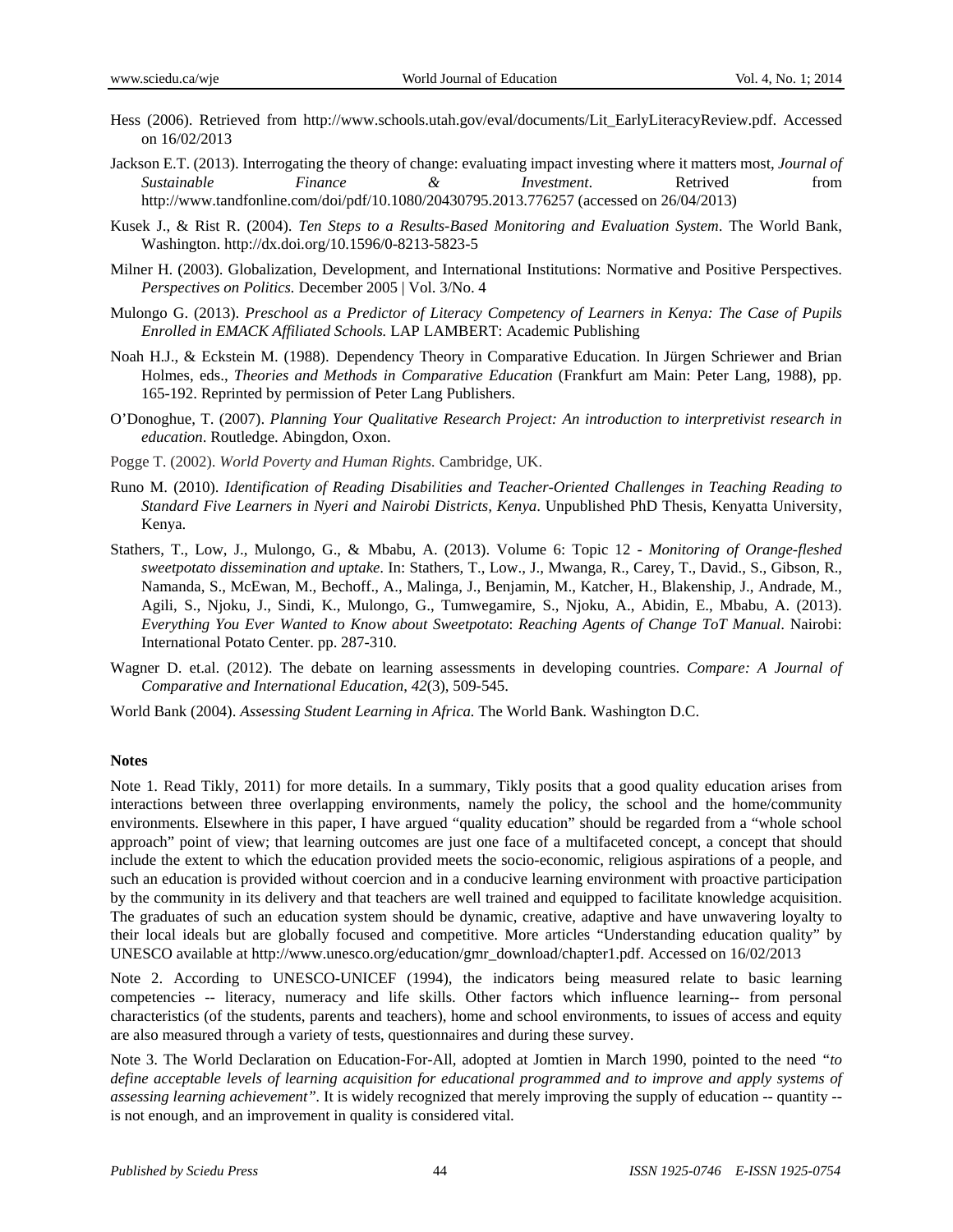The joint UNESCO/UNICEF project on Monitoring Education-For-All Goals: Focusing on Learning Achievement, begun in September 1992, was designed to answer this need for a new type of monitoring. Because the primary objective is to help countries design their own models -- and not to hand over ready-made instructions on "how-to-do-it" -- the focus has been to assist countries in developing tools which will work for them. Unlike traditional forms of evaluation, based largely on rigid, normative and standardised procedures, the (UNESCO-UNICEF, 1994).

Note 4. According to Suter, International comparisons of student achievement involve assessing the knowledge of elementary and secondary school students in subjects such as mathematics, science, reading, civics, and technology. The comparisons use test items that have been standardized and agreed upon by participating countries According to Larry Sutter, these tests are administered to a sample of students in 100 to 200 schools, which are selected to represent all students in the country. An international referee monitors the school selection process to insure that all countries follow correct sampling procedures. The test items are scored according to internationally agreed-upon procedures and are analyzed at an international center to insure cross-national comparability. Countries that do not meet high standards of participation are not included in the comparisons (Un-dated online article available at http://education.stateuniversity.com/pages/2115/International-Assessments.html (accessed on 1/05/2013).

Note 5. Read more: International Assessments - International Association For Educational Assessment, International Association For The Evaluation Of Educational Achievement, Iea And Oecd Studies Of Reading Literacy - OVERVIEW **-** StateUniversity.com

http://education.stateuniversity.com/pages/2115/International-Assessments.html#ixzz2S45ffR8j

Note 6. Un-dated online article available at http://education.stateuniversity.com/pages/2115/International-Assessments.html (accessed on 1/05/2013)

Note 7. Fareed Zakaria writing in *Time Magazine says that test-scores are only one measure of student's achievement and that other qualities must be taken into account as well. (Time, The thin envelop crisis vol. 18, No. 14 April 15 2013*

Note 8. Epistemology is "the study of how knowledge is generated and accepted as valid" (O'Donoghue, pp. 9)

Note 9. Positivism is linked to objectivism. Positivists believe that knowledge about society can be gained via rigorous scientific methods that revolve around prediction and control (Bryman, 2008; Cohen, 2007; O'Donoghue, 2007). An interpretivist presupposes that knowledge is subjective and dependant on specific situations (non-generalizable) (Bryman, 2008; Cohen, 2007; O'Donoghue, 2007). For an interpretivist, knowledge is fluid and changes. Interpretivism revolves around understanding different people's viewpoint and experience and interpreting them.

Note 10. Dependency theory argues that the worlds present state is an outcome of domination by nations who have over the have-nots and, within nations, by the domination of classes who have over have-nots. The world as it is supposed to exist today is explained by the concepts of center-periphery, hegemony, and reproduction. The unilateral exercise of power by the center on the periphery, the hegemonic of the dependent through the systematic reproduction in the periphery of the values of the center. (read more about this available at http://www.scribd.com/doc/51793069/Dependency-theory-in-Comparative-Education (accessed on 30/06/2013)

Note 11. Thomas Pogge in Milner (2003) employing normative and empirical analysis argue that developed countries and international institutions are harming the poor countries and have therefore an obligation to stop such harmful behavior. He postulates that in the interdependent world we live in, the advanced industrial countries support an international system that makes coups, civil war and corruption in LDCs not only possible but likely. Pogge opines that by upholding a government's privileges to borrow and assign rights for domestic resources—no matter how bad the government is, the international institutions and rich countries encourage a free for all for control of developing countries. "Failure to recognize the rich nations' role in harming the poor countries depends on the "explanatory nationalism" that dominates current research and thinking" Pogge in Milner (2003:4)

Note 12. Available at http://www9.georgetown.edu/faculty/jrv24/milner\_05.pdf (accessed on 23/04/2013)

Note 13. Available at http://www.tandfonline.com/doi/pdf/10.1080/20430795.2013.776257 (accessed on 26/04/2013)

Note 14. "Whether it is calls for greater accountability and transparency, enhanced effectiveness of development programs in exchange for foreign aid, or real results of political promises made, governments and organizations must be increasingly responsive to internal and external stakeholders to demonstrate tangible results" Kusek and Rist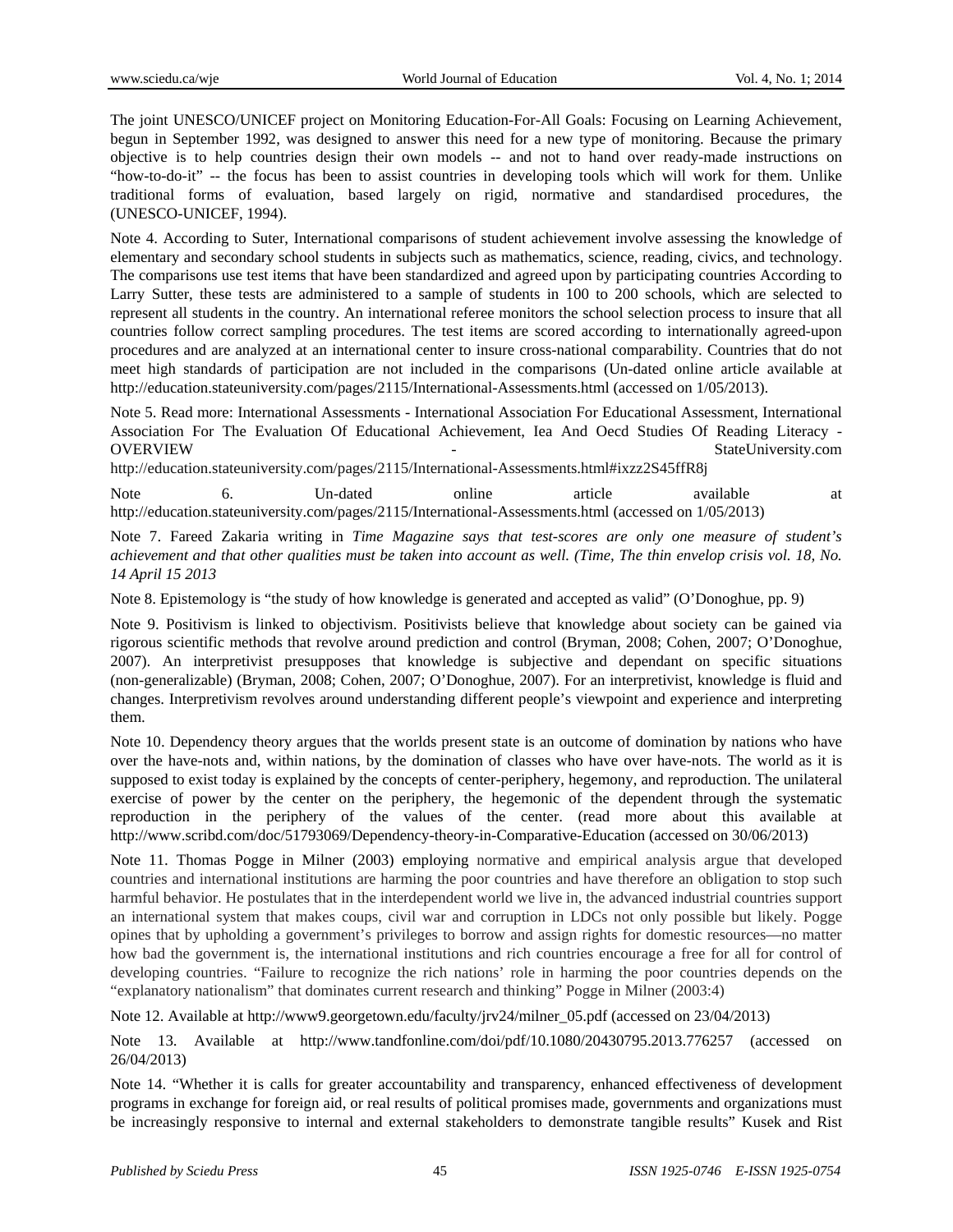## (2004:1)

Note 15. There is weak evidence that learner assessments through the EFA framework has inculcated the culture of monitoring of learner outcomes especially in developing countries. I post that though the regional and international learner assessments have endeavored to incorporate test experts from participating countries (the intention is to build capacity and for item standardization) in designing the test instruments (see Lockheed in Wagner, 2012), this has not automatically resulted into trickledown effect of the culture of evaluation in these countries. Perhaps it is time we changed this strategy. In this paper, we suggest the need to work through credible regional and national civil organizations (see 'Literacy Watch" article available at http://www.accu.or.jp/litdbase/literacy/nrc\_nfe/eng\_bul/BUL21.pdf-accessed on 7/6/2013 and Dowd (2012) in Wagner et.al, 2012) to help build the capacity of education ministries of developing countries so that they are not only able to design and implement national assessments (especially numeracy and literacy), but also able to teach (see Runo 2010; Chall, 1983) . As the situation is, it is difficult for most developing countries to design and implement national learner outcome assessments let alone sustaining the culture of evaluation and monitoring as hegemonically enforced by the regional and international learner assessment frameworks.

Note 16. Studies show that where proper foundation in reading is not given to learners, such learners continue experiencing problems in upper primary and probably in their lifetime (Runo, 2010; Chall, 1983). Chall says that learners pass through reading developmental stages just like child development and therefore teachers, curriculum developers parents and other stakeholders need to put in place the necessary tools and measures to enable children to learn how to read. According to research, if children have difficulties in literacy by age 8 or just about class 3, these children will continue to experience difficulties in the same and school subjects if nothing is done to mitigate the situation (Chall 1983; Morrow 2005; Runo 2010)

## Note 17. Emphasis is mine

Note 18. According to Milner (2005), the increasing integration of national economies into a global one means that all countries are increasingly affected by what goes on in the others. Milner asserts that we are now "one world" and gone are the days of the Westphalian system of individual states. She argues that states are not separate, self-contained units that can implement autonomously programs without regard to the global agenda because their internal situation is affected by international factors. "In the contemporary world, human lives are profoundly affected by non-domestic social institutions—by global rules of governance, trade and diplomacy" (Pg, 13)

Note 19. Read Betebenne and Linn (2009) who used empirical data to unpack issues related to student growth by situating the discussion within three larger, intersecting topics: Measurement, longitudinal data analysis, and accountability. Available at http://www.k12center.org/rsc/pdf/BetebennerandLinnPresenterSession1.pdf. Accessed on 1/05/2013

Note 20. Andy hargreaves in an online article assert that there is widespread international interest on the relative performance of countries following each test, leading to debates and discussions. Hargreaves cites an example following the results of PISA 2009 in which Shanghai, participating in the study for the first time, became the top performing country in the reading, mathematics, and science literacy scales, causing intense debates in the USA, ranging from speculation on the reasons Shanghai was able to top the PISA ranks to whether certain interest groups were using the USA's performance to launch a panic attack in their efforts to further a particular political agenda for education. Other pundits were more blasé and less apprehensive about the 'threat' posed by the Shanghainese students; they attributed the surprising performance of Shanghainese children to an education system that conducts relentless test preparation under a highly centralized, highly pressurized education system. (available at: http://andyhargreaves.weebly.com/1/post/2011/08/international-achievement-tests-and-educational-change.html. Accessed on 1/05/2013)

Note 21. Read more about this at https://classroomconnections.eq.edu.au/topics/Pages/2013/issue-6/whole-school-approach.aspx (accessed on 4/06/2013)

Note 22. According to EuropeAID (available at http://ec.europa.eu/europeaid/evaluation/methodology/methods/mth\_att\_en.htm. Accessed on 29/04/13), a the counterfactual can be summarised as in the diagram below: